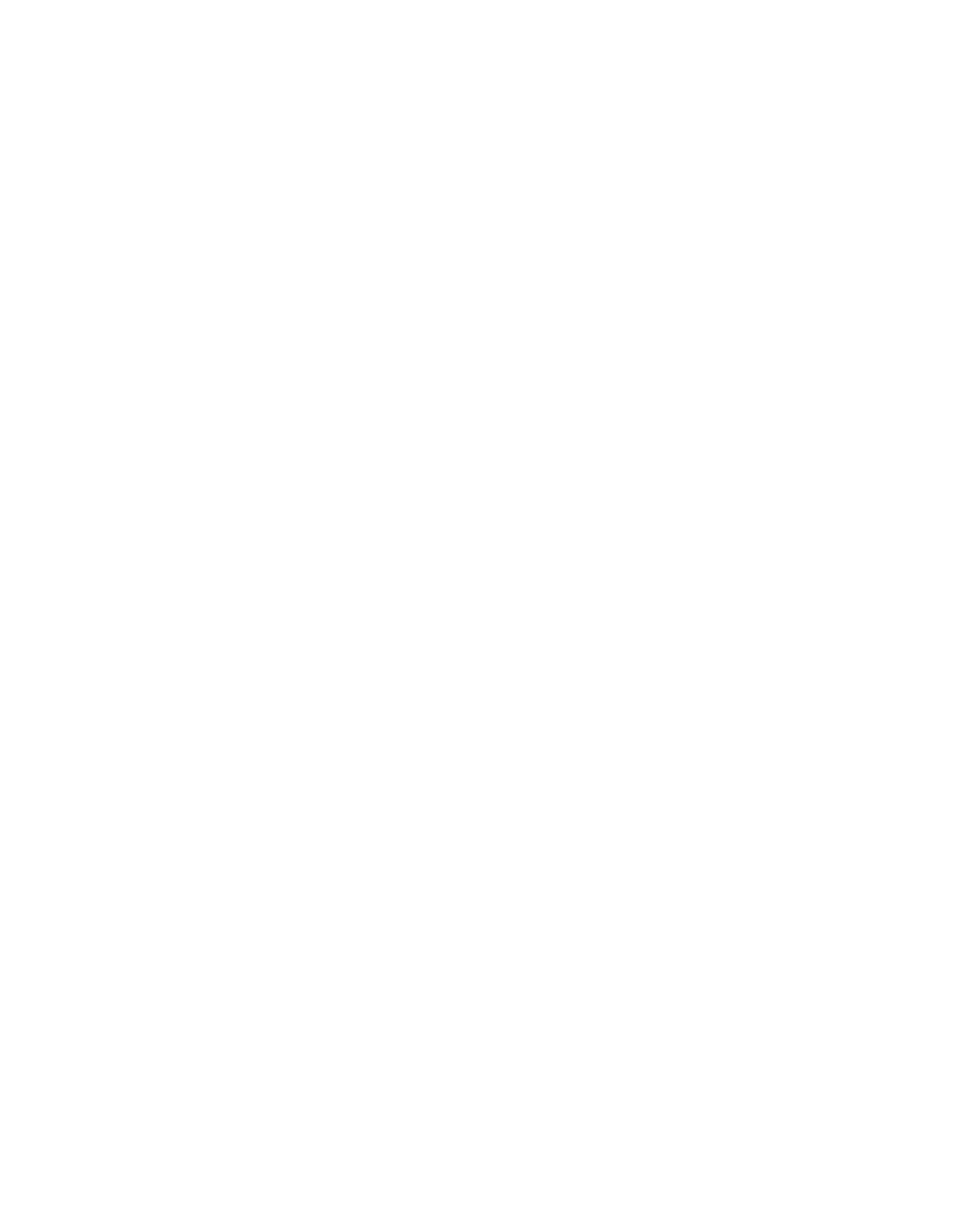## **Unorthodox Openings Newsletter Issue N. ° 3 – June 2001**

## Dear Chessfriends,

Just a few days after I sent the last issue I began to receive games and analisys from subscribers and I started working on this new issue. I'm asking all the contributors to send me the games in pgn so I can attach them to th Newsletter. This is probably the best innovation of this issue: more pan games than ever before! Also from now o I'm sending the Newsletter as zipped file only, according to many subscriber's request. Feel free to send your ow unorthodox games and analisys to be published in the Newsletter. As I wrote in issue N° 1 I can't/don't want to copyright the material herein contained. I just ask that if anyone wishes to copy games and analisys please quot the author of the analisys and the source. Of course if there is an express request of the writer of the article or if we're quoting part of a book there's a copyright! If you missed any past issue please e-mail me at rozzoni@libero.it

I wish to thank the following contributors to this issue:

- Andrew Sutton: He submitted the NOD1.pgn file and analisys and the games you will find in nodvog.pgn attached. He said he is "On nodvog, Danger UXB and FunnyHaHa. Can Not Lose was rated 2300 and wa Andreii."
- Earl Roberts for sending the attached Unoth and unoth 2 pan files:
- Giorgio Codazza and Lev Zilbermits for their columns;
- · Giorgio Ruggeri Laderchi because he sent me a database about 1.Nh3 and 1…Nh6;
- · Johnny Becker, Frank Bendig and Bernd Graefrath for submitting their games. You'll see them in this issue.;
- Hugh Myers: He sent me some games I'll put in the next issue. He also outlined my mistake in the last issue. Contrary to my statement, the variation 1.e4 Nc6 2.d4 d5 3.Nc3 dxe4 4.d5 Ne5 5.f4!? was dealt at page 35 of his '93 book on the Nimzovich's defence. Chessfriend Rick Kennedy copied it and you'll find it in this issue as well.;
- Stefan Buecker for sending me 2 copies of his "Kaissiber". Although it's a magazine written in german, it's well done work and I recommend it to all chessplayers. Check [www.kaissiber.com](http://www.kaissiber.com/)
- · John Elburg for reviewing positively the UON in his June books review at his site www.chessmail.com/books
- AJ Goldsby for his friendship and his great book reviews at his own site www.geocities.com/lifemasterAJ
- Eric Schiller. He is a chesswriter and master. You can also find unorthodox games at his site [www.chessworks.com](http://www.chessworks.com/)

He's also the writer of the large book "Unorthodox Chess Openings"... is there any reader who wishes to review this book in the next issue? (My friend Hugh...if you read this..... $\odot$ 

There's still a lot of material I'm putting together and I'm including it in the next newsletter. I'm planning to send it in September, so I'm asking all those who wish to contribute to send me their games, columns and articles befor Aug. 20<sup>th</sup> Thanks in advance. Enjoy it!! Davide Rozzoni

**News Section**

## **26) Otto Gombkötö, Ungern (2513) - Johnny Becker, Sverige (2350) – 2000/2001 Corr. VI European Team Championships/Preliminary Round - Section 2 - Board 5.**

1.e4 g6 2.d4 Sf6 3.Sc3 d5 4.e5 Sh5 5.Le2 Sc6 6.Sf3 Lg4 7.h3 Lxf3 8.Lxf3 e6 9.Se2 Sg7 10.c3 h5 11.c4 Dd7 12.cxd5 exd5 13.Sc3 Se7 14.Lg5 c6 15.0-0 Se6 16.Lf6 Lg7 17.Lxg7 Sxg7 18.Se2 Se6 19.Sg3 Dc7 20.Dd2 0-0-0 21.b4 Kb8 22.Tac1 Db6 23.Tfd1 Td7 24.a4 Tc8 25.a5 Dd8 26.a6 b5 27.Ta1 Db6 28.De3 Ka8 29.Ta2 Kb8 30.Dc3 Ka8 31.De3 Draw

Now a few games by Frank Bendig from the Nimzovich Defense ICCF Thematical Tournament TT 9/99/1,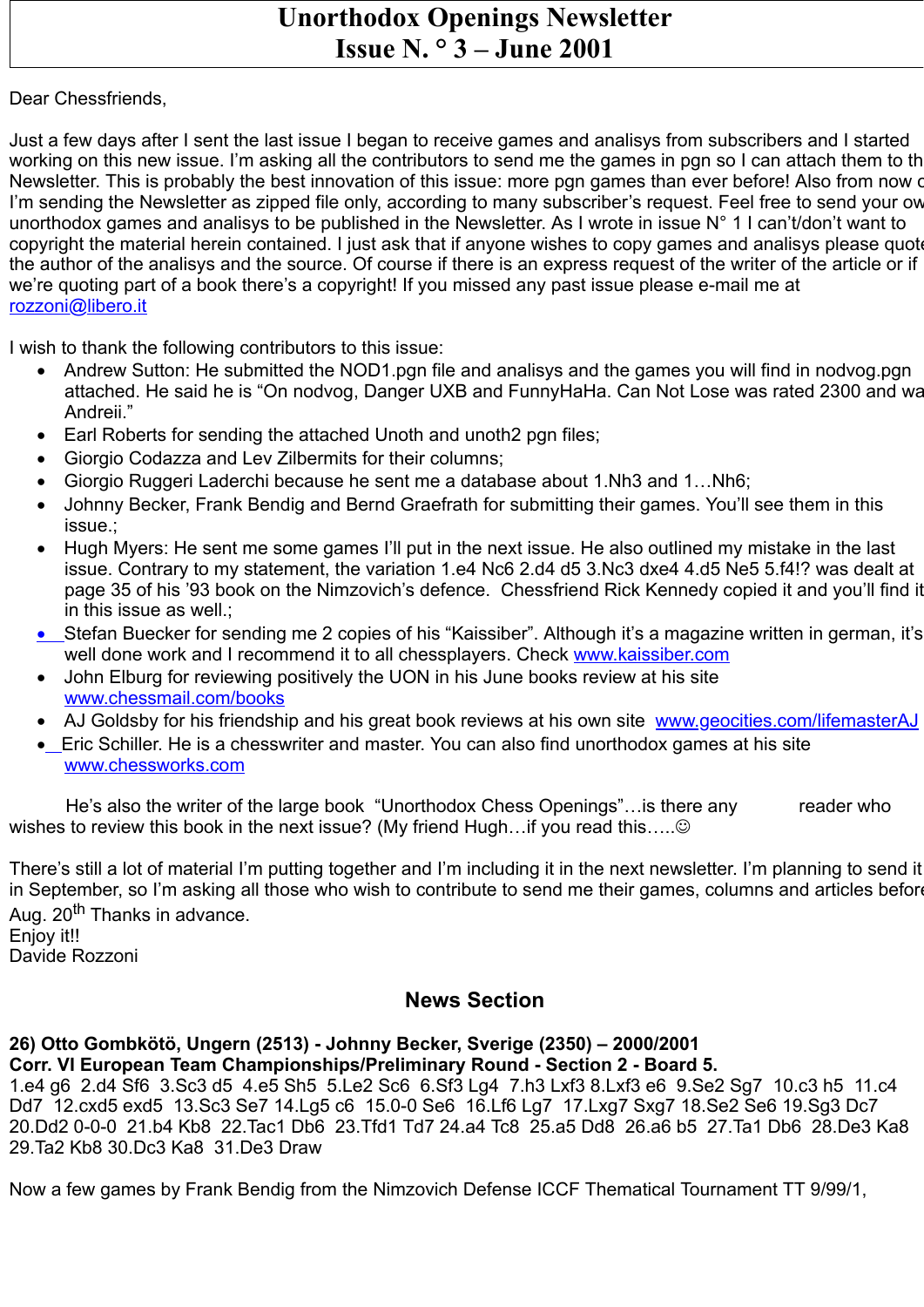#### **27) White (Hansson/SWE) - Black (Bendig/D)**

1. e4 Sc6 2. d4 d5 3. e5 Lf5 4. Sf3 e6 5. c3 f6 6. Lb5 Dd7 7. 0-0 a6 8. La4 Sge7 9. Te1 Sg6 10. Sbd2 fxe5 11. dxe5 b5 12. Lb3 Lc5 13. a4 La7 14. Lc2 Lxc2 15. Dxc2 0-0

16. axb5 axb5 17. Sb3 Txf3 18. gxf3 Df7 19. Le3 Scxe5 20. Lxa7 Sxf3+ 21. Kf1 Sf4 22. Le3 Sxh2 23. Kg1 Sf3+ 24. Kf1 Tf8 25. Lxf4 Dxf4 26. De2 Sh2+ 27. Kg2 Sg4 28. Th1 Dg5

29. De6+ Kh8 30. Kf1 Df4 31. De2 Sxf2 32. Kg2 Dg5+ 33. Kh2 h5 34. Tag1 Dh4+ 35. Kg2 Sxh1 36. Tf1 Txf1 37. Dxf1 De4+ 38. Df3 Dxf3+ 39. Kxf3 h4 40. Sd4 c5 41. Sxb5 Sg3 42. b4 Se4 43. Kg4 d4 44. cxd4 cxb4 45. Kxh4 Kg8 46. Kg4 b3 47. resigned (0 - 1)

#### **28) White (Fodor/HUN) - Black (Bendig/D)**

1. e4 Sc6 2. d4 d5 3. Sc3 dxe4 4. Lb5 Dd7 5. d5 a6 6. Lxc6 bxc6 7. Sxe4 cxd5 8. Sc5 Dd6 9. Le3 e5 10. Sd3 d4 11. Ld2 e4 12. De2 Sf6 13. f3 e3 14. 0-0-0 De6 15. Le1 Dxa2 16. c3 Ld7 17. cxd4 Sd5 18. resigned (0 - 1)

## **29) White (Bendig/D) - Black (Fodor/HUN)**

1. e4 Sc6 2. d4 d5 3. e5 Lf5 4. c3 e6 5. Sd2 Dd7 6. Sf3 Sce7 7. Sh4 Sh6 8. Sb3 Lg4 9. f3 Shf5 10. Sc5 Dc6 11. Db3 0-0-0 12. fxg4 Sxh4 13. Lb5 Db6 14. 0-0 a6 15. La4 Seg6 16. Dxb6 cxb6 17. Sd3 f6 18. exf6 gxf6 19. Txf6 Td6 20. Tf7 resigned (1 - 0)

## **30) White (Johnsen/DK) - Black (Bendig/D)**

1. e4 Sc6 2. d4 d5 3. exd5 Dxd5 4. Sf3 Lg4 5. Sc3 Da5 6. d5 0-0-0 7. Ld2 Sb4 8. Le2 Sf6 9. 0-0 Sbxd5 10. Sb5 Db6 11. Sg5 Le6 12. c4 Sf4 13. Lxf4 Txd1 14. Tfxd1 Ld7 15. Lxc7 Da6 16. Sxf7 De6 17. Sxh8 Lxb5 18. cxb5 Kxc 19. Tac1+ Kb6 20. Lc4 Df5 21. Ld3 Dd5 22. Tc8 Dh5 23. Te1 Dd5 24. Lc4 Dd4 25. Te6+ Ka5 26. b6 a6 27. Lf1 Dd5 28. b4+ Kxb4 29. Te3 Sd7 30. Td8 Dc6 31. Ted3 Sc5 32. a3+ Ka5 33. Tc3 Kxb6 34. Txf8 Dd5 35. Tf7 Dd8 36. Tf5 Se4 37. Te3 Dc8 38. Tf7 Sd6 39. Txg7 Dxh8 40. Texe7 Kc5 41. Txh7 Da1 42. Th6 Dxa3 43. Tc7+ Kd5 44. Td7 b5 45. Thxd6+ Dxd6 46. Txd6 Kxd6 47. Lxb5 axb5 48. Kf1 b4 49. Ke2 resigned  $(1 - 0)$ 

## **31) White (Bendig/D) - Black (Johnsen/DK)**

1. e4 Sc6 2. d4 d5 3. dxe5 Sxe5 4. Sf3 Df6 5. Sxe5 Dxe5 6. Ld3 d5 7. De2 dxe4 8. Lxe4 De6 9. 0-0 Sf6 10. Te1 Sxe4 11. Dxe4 Dxe4 12. Txe4 Le6 13. Sc3 Lc5 14. b4 Lb6 15. Sa4 0-0 16. Lf4 Tad8 17. h3 h6 18. Tae1 g5 19. Sxb6 cxb6 20. Le3 Tc8 21. a3 Txc2 22. h4 Tfc8 23. hxg5 hxg5 24. Lxg5 Kg7 25. Lh4 T2c4 26. Txc4 Txc4 27. Lg3 draw  $(\frac{1}{2} - \frac{1}{2})$ 

#### **32) White (Decallone/FRA) - Black (Bendig/D)**

1. e4 Sc6 2. d4 d5 3. Sc3 dxe4 4. d5 Sb8 5. Lc4 Sf6 6. Lf4 Lf5 7. Sb5 Sa6 8. Se2 e6 9. dxe6 Lxe6 10. Lxe6 fxe6 11. Dxd8+ Txd8 12. Sxc7 + Sxc7 13. Lxc7 Tc8 14. Le5 Sg4 15. Lc3 Lc5 16. Sf4 Ke7 17. 0-0 Thf8 18. Sh3 e3 19. Kh1 exf2 20. Lxg7 Tf5 21. Lc3 e5 22. resigned (0 - 1)

#### **33) White (Bendig/D) - Black (Decallone/FRA)**

1. e4 Sc6 2. d4 e5 3. dxe5 Sxe5 4. Sf3 Df6 5. Sxe5 Dxe5 6. Ld3 Lc5 7. De2 Sf6 8. f4 De7 9. e5 Sd5 10. a3 d6 11 De4 De6 12. c4 f5 13. Dxd5 resigned (1 - 0)

#### **34) White (Bendig/D) - Black (Lim/AUS)**

1. e4 Sc6 2. d4 e5 3. dxe5 Sxe5 4. Sf3 Lb4+ 5. c3 Sxf3+ 6. Dxf3 Lc5 7. Dg3 Sf6 8. e5 Sh5 9. Df3 g6 10. Lh6 Lf8 11. Lc4 De7 12. Lxf8 Txf8 13. 0-0 Dxe5 14. Sd2 Df6 15. Tfe1 Kd8 16. De3 Sf4 17. Se4 De5 18. Tad1 h6 19. g3 Sh3+ 20. Kg2 Sg5 21. Sxg5 Dxg5 22. Dd4 f5 23. Te6 resigned (1 - 0)

#### **35) White (Lim/AUS) - Black (Bendig/D)**

1. e4 Sc6 2. Sf3 e5 3. Lb5 De7 4. 0-0 Sd8 5. Sc3 c6 6. Lc4 d6 7. d4 Lg4 8. Lg5 f6 9. Le3 exd4 10. Lxd4 Se6 11. Le3 Sg5 12. Lxg5 fxg5 13. Le2 Lxf3 14. Lxf3 g6 15. Te1 Lg7 16. Dd3 Sh6 17. Tad1 Sf7 18. Le2 0-0 19. Dc4 Kh8 20. Td2 Se5 21. Db3 g4 22. Sb1 Tf4 23. Lf1 Taf8 24. Ted1 Tf3 25. Db4 c5 26. Da5 Df7 27. Txd6 Txf2 28. De1 Df 29. resigned (0 - 1)

Frank explains: "This last game against the Australian has changed into a "Spanish Opening (Ruy Lopez)" with the not often used move 3. …De7!? inspired by an idea which

I`d found in Schlenker's "RANDSPRINGER". I had played this variation twice,

and both successful (a third one was withdrawn by the White player from

Russia after six moves and the fourth one have just started in the European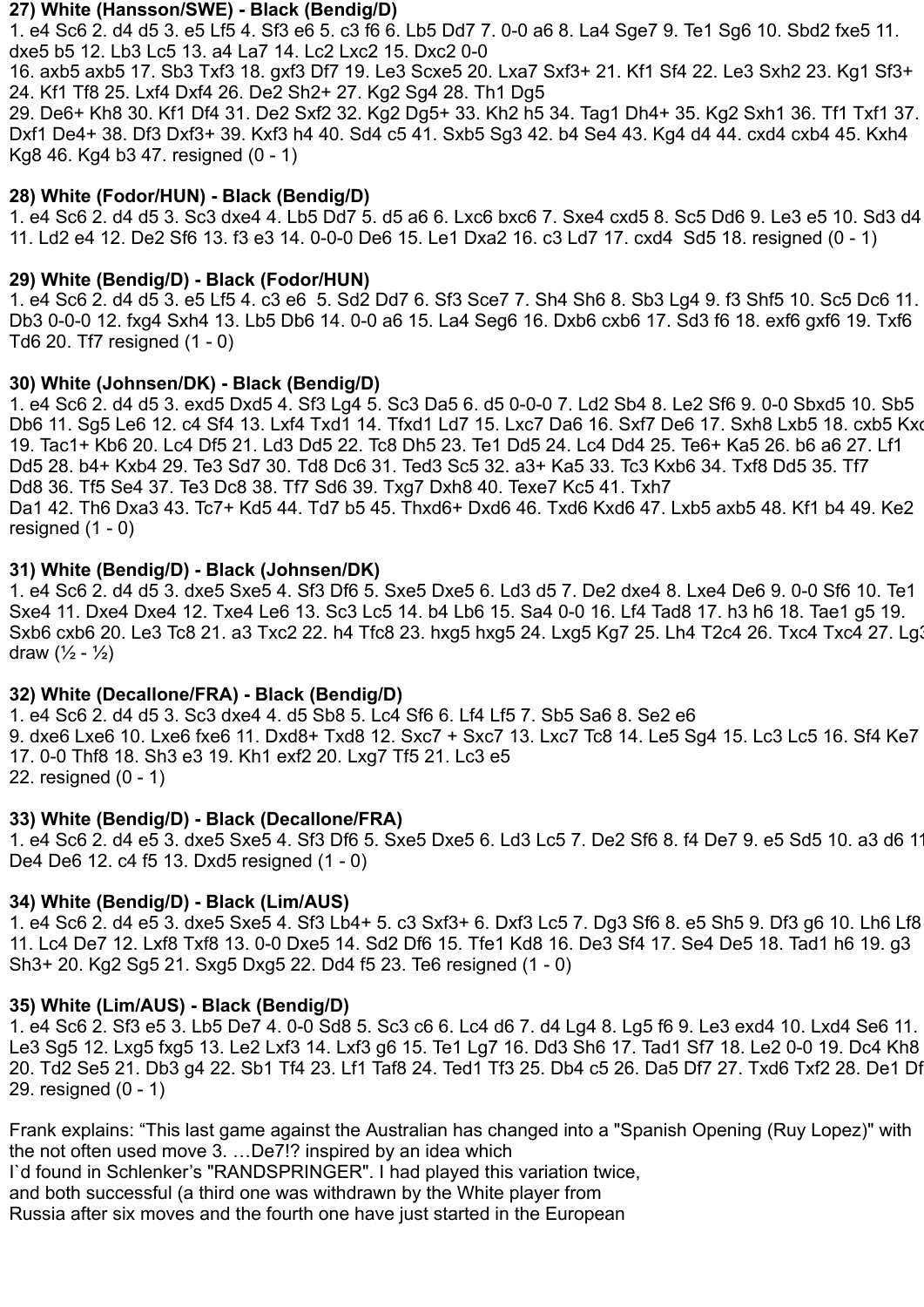Tournament EU/H/1326). Here is the second one played at the BdF-Tournament I/246 E in 1994:

## **36) White (Kellner/D) - Black (Bendig/D)**

1. e4 e5 2. Sf3 Sc6 3. Lb5 De7 4. 0-0 Sd8 5. Sc3 c6 6. La4 d6 7. h3 g6 8. Lb3 Lg7 9. c3 Sh6 10. Le3 f6 11. c4 Sf 12. Re1 0-0 13. Sc3 Le6 14. c5 dxc5 15. d5 cxd5 16. exd5 Ld7 17. d6 De8 18. Lxc5 Se6 19. Le3 Lc6 20. Sd5 Kh 21. Se7 Lxf3 22. Dxf3 Sxd6 23. Sxg6+ Dxg6 24. Dd5 Sg5 25. Dxd6 Sf3+ 26. Kh1 Sxe1 27. Txe1 f5 28. Db4 b6 29. Lc2 Tad8 30. a3 Tg8 31. Tg1 Df6 32. Tb1 f4 33. Lc1 Td4 34. De1 f3 35. g3 Tc8 36. Lb3 Df5 37. Le3 Dxh3+ 38. resigned  $(0 - 1)$ 

In 2000 I played twice with Frank Bendig in the ICCF thematic Grob preliminaries. (And we both are waiting to play the final), here are the games:

## **37) Bendig,F - Rozzoni,D [A00] - TT/14/99/1, 2000**

1.g4 d5 2.h3 e5 3.Bg2 h5 4.gxh5 Nf6 5.d4 e4 6.c4 Nc6 7.Nc3 Bb4 8.Bg5 Rxh5 9.h4 Qd6 10.e3 Bg4 11.Qc2 dxc4 12.Bxf6 Qxf6 13.Qxe4+ Be6 14.Nge2 0-0-0 15.Nf4 0 15...Rh6 16.Nxe6 fxe6 17.a3 Bxc3+ 18.bxc3 Rdh8 19.Rb1 Rxh4 20.Rxh4 Rxh4 21.f4 Rh2 22.Rb5 Qh4+ 23.Kf1 Qg4 24.Kg1 Rh6 25.Rxb7 Qd1+ ½-½

## **38) Rozzoni,D - Bendig,F [A00] - TT14/99/1, 2000**

1.g4 d5 2.h3 c6 3.Bg2 e5 4.d3 Ne7 5.Nf3 Qd6 6.Nc3 Ng6 7.e4 d4 8.Ne2 Be6 9.Bd2 h6 10.Ng3 Na6 11.Nf5 Qd7 12.h4 f6 13.h5 Ne7 14.N3h4 0-0-0 15.0-0 Rg8 16.f4 exf4 17.Bxf4 g5 18.hxg6 Nxg6 19.Nxg6 Rxg6 20.Kf2 Re8 21.Rh1 Qd8 22.Bf3 Nc5 23.a4 Nd7 24.a5 Ne5 25.a6 b6 26.Rh5 Qc7 27.Ke2 c5 28.Qh1 Qd7 29.Bxh6 Bxh6 30.Rxh6 Rxh6 31.Qxh6 Bxf5 32.gxf5 Qxf5 33.exf5 Ng4+ 34.Kd2 Nxh6 35.Rh1 Rh8 36.c3 Nf7 37.Rxh8+ Nxh8 38.Bd5 dxc3+ 39.Kxc3 Kd7 40.Kc4 Kd6 41.Be6 ½-½

## Now some unorthodox games from Bernd Graefrath

## **39) Arnaud Lafolie - Bemd Gràfrath (1999-2000) -ICCF-TT 14/99/1**

1. g4 e5 2. Lg2 h5 3. gxh5 Dg5 4. Lf3 Dh4 5. Sc3 Sf6 6. e4 Lc5 7. d4 Lxd4 8. De2 Lxc3+ 9. bxc3 Sxh5 10. Le3 Sc6 11. Le3 Sc6 12. Dd3 d6 13. Se2 Lg4 14. Lxg4 Sxg4 15. f4 Sxe3 16. Dxe3 exf4 17. Sxf4 0-0-0 18. Kb2 Tde8 19. Td5 g5 20. Sg2 Dxe4 21.Dxe4 Txe4 22. Txg5 Th3 23 Tg3 Txg3 24. hxg3 Tg4 25. Th3 Se5 26. Se3 Sc4+ 27. Sxc4 Txe4 28. Th7 Tg4 29. Txf7 Txg3 30. Th7 Tg4 31. Tf b5 32. Th7 Kb7 33. resigns 0-1.

## **40) Ludwig Rover — Bemd Gràfrath (1998-1999) [BdF-AK 16221:**

1. b4 c6 2. Lb2 a5 3. a3 axb4 4. axb4 Txa1 5. Lxa1 Db6 6. c3 e5 7. d3 d5 8. Sf3 Ld6 9.d4 e4 10. Sd2 e3! 11. fxe3 Sf6 12. Sf3 Dc7 13. Se5 Sbd7 14. Sd2 Sxe5 15. dxe5 Lxe5 16. Sf3 Lg3+! 17. hxg3 Dxg3+ 18. Kd2 Se4+ 19. Kc1 Sf2 20. Dd4 Sxh1 21. c4 Sf2 22.cxd5 cxd5 23. Dxg7 Dxg7 24. Lxg7 Tg8 25. Lf6 Se4 26. Lh4 Sg3 27. Lxg3 Txg3 28.b5 Ld7 29. Sd4 Tg6 30. Kd2 Tf6! 31. Ke1 Tb6 32. e4 Lxb5 33. e5 Lc4 34. g4 Tb1+ 35.Kf2 b5 36. Lg2 b4 37. e4 Tb2+ …(White resigned much later!) O-1.

In the following game, Bernd played against one of the most famous Sokolsky-players of all time :

## **41) Bernd Gràfrath - Rudolf Diener (1999) [SOK-99/133]**

1. b4 e5 2. Lb2 f6 3. e4 Lxb4 4. Lc4 Sh6 5. c3 La5 6. Dh5+ Kf8 7. f4 d6 8. f5 De8 9. De2 Ld7 10. Sf3 b5 11. Lb3 Sa6 12. La3 Sc5 13. 0-0 Lb6 14. Kh1 Lc6 15. Lc2 g6 16. d4 exd4 17. e5 d3 18. Lxd3 Sxd3 19. Dxd3 Sxf5 20. Sd4 Lxd4 21. cxd4 b4 22. Txf5 gxf5 23. Lxb4 Le4 24. Dh3 Db5 25. Sc3 Dxb4 26. Sxe4 Dxd4 27. Dh6+ Ke8 28. Sxf6+ Kf7 29. e6+ Kxe6 30. Te1+ Kf7 31. Sxh7 resigns 1-0.

If you are interested in 1.b4 you should visit Marek Trockenheim's web site at www.algonet.se/~marek There you can find almost everything about the Sokolsky.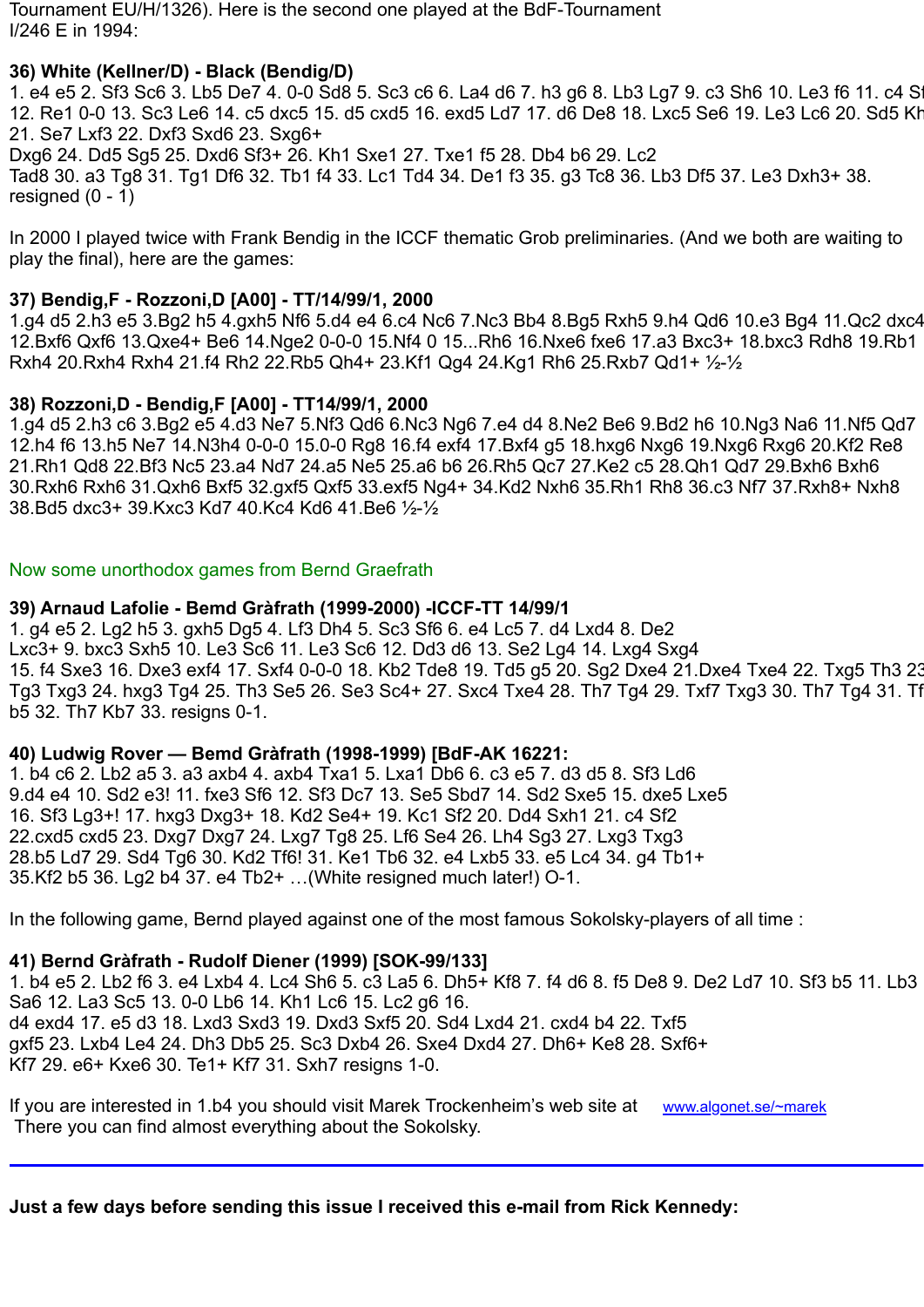I was looking at your Newsletter #2, in the article on the Nimzovich Defense. I have 3 of Hugh Myers' books on that defense, the latest from 1993. On page 35 I notice that it \_does\_ have coverage of the line 1.e4 Nc6 2.d4 d5 3.Nc3 de 4.d5 Ne5 5.f4 *He gives*

*\** 5...Ng6 6.Bb5+ (6.Nxe4 e6 7.Bb5 Bd7 8.Qe2 e5, Rawlings - Wisham; seem GAME #44; 6.Nh3 Nf6 7.Nf2 a6, Englund - Leeners, corres ICCF-Cup III. I suggest 6...Bxh3 7.gxh3 a6, then e5 or e6, or 8.f5 Nh4 and Nf3+ or Nxh5) 6...Bd7 7.f5 (Povah) 7...Ne5 (7...Nh4!? 8.Qg4 Nxf5 9.Qxf5 c6 unclear; 8.q4 h5) 8.Qd4 (8.Bf4 Bxb5 9.Nxb5 a6 10.Nc3 Nc4 11.Nxe4 +/-) 8...Bxb5 9.Nxb5 (9.Qxe5) 9...a6 10.Nc3 Nd7 +/unclear. The preceeding is mainly an abridgement of an analysis by Adam Raoof, whou highly recommends 5.f4. Looking for a simila answer to it, I suggest 5...Nd7 6.Nxe4 (6.Bb5 a6 7.Bxd7+ Qxd7 8.Nse4 e6; 6.Be3 Ngf6 7.g4 Nb6 8.Bxb6 cxb6 9.g5 Nd7 10.Qd4 nc5 11.b4 Na6 +/- [1-0, 35] Schenning - de Kort, corres, Netherlands 1982. That's a dangerous gambit, so I suggest 6...Ndf6, then Nh6-f5) 6...Naf6 (Kapitaniak) 7.Nxf6+ (7.Nc3 Nb6 -/+) 7...Nxf6 8.Bc4 Bg4 (8...c6!?) 9.Nf3 Qd7 with the idea of 0-0-0.

*The reference to Kapitaniak may be to Kapitaniak's 1982 book Nimzovich Defense.*

GAME #44 (which you included in your Nimzo pan file) is given in the back of Myers' book, with Myers' notes:

*\* B.Rawlings - C Wisham, Canada-Japan corres 1984*

*\**

1.e4 Nc6 2.d4 d5 3.Nc3 dxe4 4.d5 Ne5 5.f4 Ng6 6.Nxe4 e6 7.Bb5+ Bd7 8.Qe2 e5! 9.f5 [9.fxe5 looks better, e.g. 9...Qh4+ 10.g3 Bxb5 11.Qxb5+ c6 12.Qe2! Steve Gordon] 9...N6e7 10.d6 Nc6 11.Bg5 Nf6 12.dxc7 Qxc7 13.Nxf6+ gxf6 14.Bxf6 Rg8 15.Bxc6 Bxc6 16.Bxe5 Rxg2 17.Qe3? Bh6! 18.Bf4+ Qe7 19.Qxe7+ Kxe7 20.Nh3 [20.Bxh6 Rxc2 21.Nf3 Bxf3-/+ B] 20...Bxf4 0-1 [21.Nxf4 Rxc2 with the idea *Rxh2 Rad8-d2]*

*\** I do not know anything more about the Englud - Leeners game. Of couse, you have the Schenning - de Kort game in your pgn file, too. *Hope this helps your study of this line. Rick*

Thank you Rick. I was wrong indeed when I said in the previous issue that the above mentioned line was not contained in Myers' 1993 book on the Nimzowitch defense. Hugh Myers (whom I'm sending a printed copy of the Newsletters) also highlighted it. I'm sorry. Also I must say that the above mentioned analysis are copyrighted by Hugh Myers.

In issue N° 2 I anticipated a column/article on the Hippopotamus or the Krazy Cat (Not Crazy Cat as Hugh Myers corrected me). I've been quite busy in these months so…these are just a few thoughts:

*The Hippopotamus and the Krazy Cat See also MOB Vol. 2 Number 2 (N° 14) February - March 1981*.

Last few years I was sick and tired of all the theory of chess openings and I was looking for something new, outrageus, provocatory and funny….when I started reading some MOB's old issues and I found what I was looking for! 1.Nh3 or 1.Nh6 would have been my moves. I would have given \$1 just to be able to contemplate my puzzled e-mail opponents!! Attached you'll find some of my games. You'll also find some games by the belgian expert & chessfriend Alain Talon who plays 1.Nh3 quite regularly with good results. Thank you Alain for sharing with us your games. It has to be said the strongest player to play 1.Nh3 or 1...Nh6 has been P. Du Chattel. I thinl he's no longer an active player. If any of you has his own e-mail address pls. send it to me so I'll try to contact hir and ask him if he'd like to share with us his games. I must admit that I believe 1.Nh3 to be a good choice only for blitz and active chess games. I dared to play it in corr. And corr. E-mail games and my score was not so good. Check out the attached games (Zipped Nh3 pgn file) and Have fun!!

#### **REFUTING THE QUEEN'S DEFENSE TO THE ZILBERMINTS GAMBIT**

#### **by Lev D. Zilbermints**

 Recently, the strong Italian correspondence chess master Codazza asked me to comment on a line in the Zilbermints Gambit that went 1 d4 e5 2 de5 Nc6 3 Nf3 Nge7 4 e4 Ng6 5 Qd5. I must admit that this move is not seen very frequently, even in blitz, for who wants to deploy their Queen so early? Nevertheless, I analyze the move here.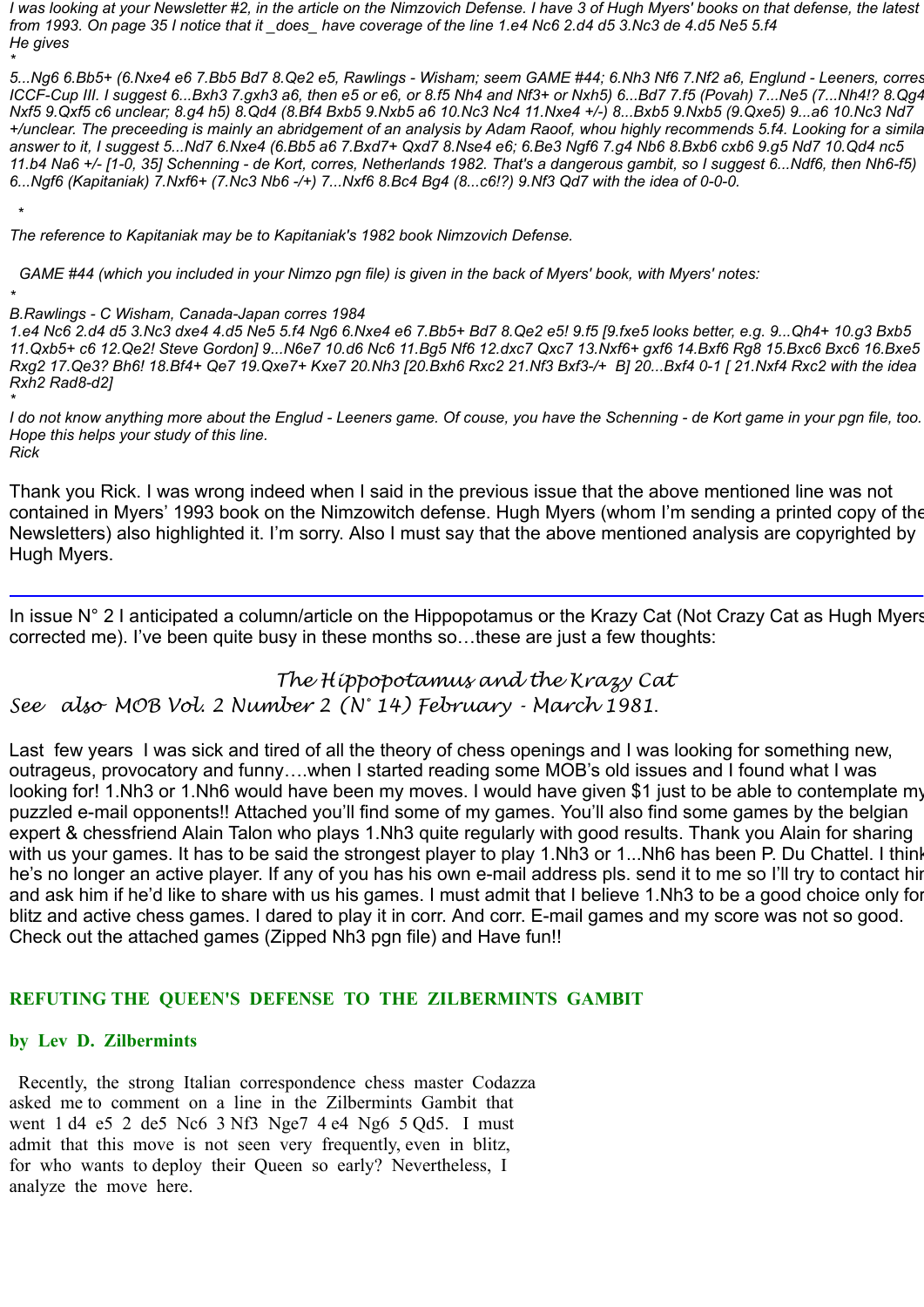"charon" (2167) - Zilbermints chess.net rated match, Game/3 minutes 6 April 2001

 1 d4 e5 2 de5 Nc6 3 Nf3 Nge7 4 e4 Ng6 5 Qd5 a6! (a very important move, preventing 6 Nb5!) 6 Bg5 Be7 7 Bxe7 Qxe7 8 000 00 9 e3 Nce5 (Black has achieved equality and outplays his opponent) 10 Nxe5 Nxe5 11 h3 d6 12 f4 Nc6 13 e4 Be6 14 Qd2 f5 15 Bd3 Rae8 16 Rhe1 Qf7 17 e5 dxe5 18 fxe5 Bxa2 19 Qf4 Be6 20 Rf1 Rd8 21 Qh4 Rd4 22 g4 Nxe5 23 Qg3 f4 0-1

"charon"(2187) - Zilbermints chess.net rated match, Game/ 3 minutes 12 April 2001

( moves 1-9 as above) 9...Nge5 10 Nxe5 Nxe5 11 Qxe5 Nxe5 12 h3 c6 13 f4 Ng6 14 g3 d5 15 e4 dxe4 16 Nxe4 Bf5 17 Nd6 Bc8 18 Bd3 Ne7 19 g4 Nd5 20 f5 b5 21 Rhe1 Rd8 22 Ne4 Nf4 23 Bf1 Rxd1+ 24 Rxd1 Nd5 25 c4 bxc4 26 Bxc4 g6 27 Bxd5 cxd5 28 Nf6 Kg7 29 Nxd5 gxf5 30 g5 Be6 31 Nf4 Rc8+ 32 Kb1 Rc4 33 Nxe6+ fxe6 34 Rd6 Re4 35 Rxa6 f4 36 a4 f3 37 Ra7+ Kg6, 0-1

Finally, the toughest game I played:

"kleinerheiko" (2105) - Zilbermints

 3...Nge7 4 e4 Ng6 5 Qd5 a6 6 Bg5 Be7 7 Be3 Bf8 8 Bc4 Qe7 9 Bg5 Qe6 10 Qd3 Nce5 11 Nxe5 Nxe5 12 Bxe6 Nxd3+ 13 cxd3 14 Nc3 f6 15 Be3 Bb4 16 f3 00 17 a3 Bxc3+ 18 bxc3 e5 19 d4 Rd8  $(0-1,58)$ 

Next, a game with the Klein Defense:

 "Ancap" (2176) - Zilbermints chess.net rated G/3 blitz 4 May 2001

 3...Nge7 4 Bf4 Ng6 5 Bg3 Qe7 6 Nc3 Qb4 7 Qd2 Qxb2 8 Rb1 Qa3 9 Nb5 Qxa2 10 Nc3 Qa5 11 Nd5 Qa2 12 Rd1 Qb2 13 Nxc7+ Kd8 14 Nxa8?? Bb4 15 Bh4+ Nxh4 16 Nxh4 Bxd2+ 17 Rxd2 Qc1+, 0-1

## **E.J. Diemer e il gambetto Herrstrom 1.Nf3 g5 ?! di Giorgio Codazza**

Per chi gioca aperture non ortodosse il nome di **Emil Josef Diemer** nonché papà del **gambetto Diemer** (accoppiato al nor di **Blackmar** il primo a giocare il tratto **2.e4** dopo **1.d4 d5** ma che proseguiva dopo **2…de** con **3.f3? e5!**) da lui imposta correttamente con il tratto **3.Nc3!** con l'idea **4.f3!** non ha bisogno di presentazioni. Per la precisione il tratto corretto **3.Nc3!** introdotto dal giocatore tedesco **Von Popiel** con l'idea dopo **3…Nf6 4 Bg5** come lo stesso Diemer ci segnala nel suo bel lib **"Vom Ersten zug an auf Matt"** Più o meno tradotto: dalla prima mossa fino al matto. Nel 1984 **E.J.D.** rispose per be quattro volte a **1.Nf3** con il tratto che definire azzardato è forse poco **1…g5?!.** Lo scompiglio che **Diemer** creò fu notevol visto il risultato ottenuto di tre vittorie e una sconfitta per il nero. E' inutile e di nessun interesse impostare una discussion sulla correttezza o meno del gambetto, sta di fatto che sicuramente un pregio come fattore sorpresa deve averlo avuto contro suoi avversari. E' interessante notare che il tratto 1...g5?! Taglia la testa al toro, il nero prendendosi dei rischi notevolissi (non ultimo quello di eventuali commenti poco carini in caso di sconfitta) imposta la partita sul proprio terreno, sen possibilità di ritorno.

Penso inoltre di soddisfare (parzialmente) una domanda che ogni ammiratore di **Diemer** si è posto. Cosa giocava **Diem** con il nero?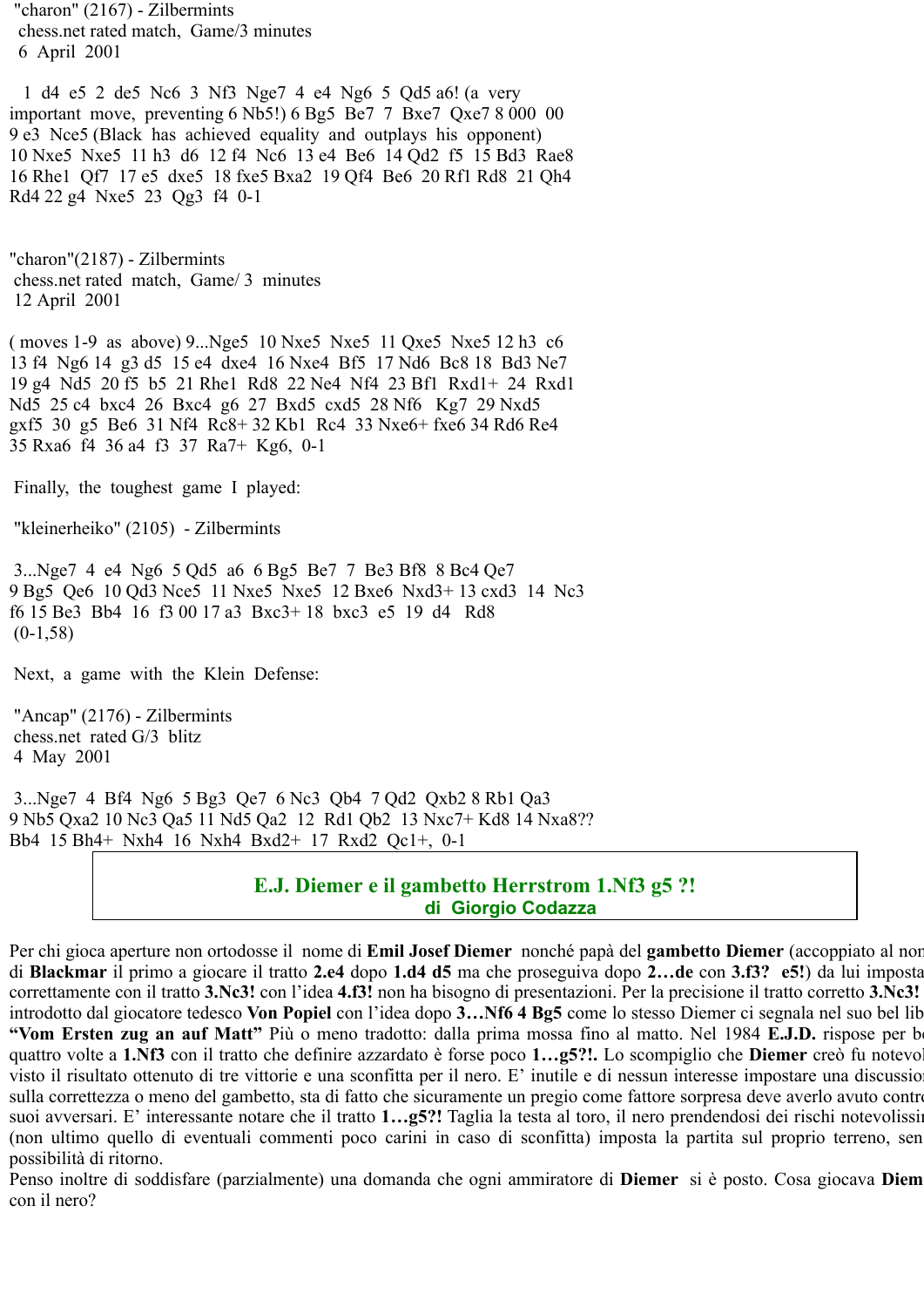Un ciao a tutti alla prossima.

## **Streng-Diemer Cham Bayerwald Open 1984**

1.Nf3 g5?! 2.Ng5 e5 3.d4 h6 4.Nf7**(una possibilità interessante per il bianco che distrugge il lato di avversario**) Kf7 5.e4 **(ha compenso il bianco per il pezzo?)** Qh4!**(credo di no, dopo questa mossa ch difende il nero da eventuali escursioni della donna nemica nel lato di re)** 6.Bc4 Ke8 7.0-0 Nc6 8.Nc3 **(8.d Nb8=+ se 8…Qe4 9.Qh5 Kd8 10.Nd2 Qc2 11.dc6 e il bianco sta bene)** Nd4 9.Nd5 c6?**(un errore serio dop 9…Ne6 10.Re1 h5 o 10…c6 con l'idea di attivare i pezzi, è duro per il bianco dimostrare che esis compenso per il materiale sacrificato)** 10.Nc7 Kd8 11.Na8 d5**(se 11…Nf6 12.c3 Nb5 13.Bb5 cb 14.f3 +** 12.c3,Bg4 13.f3,Nf3 14.Rf3**(vinceva 14.gf3 con idea 15.Bd5 dopo il tratto del testo il nero rientra gioco)**Bc5 15.Kh1 Bf3 16.Qf3**(migliore era 16.gf Bf6 17.ed Qc4 18.dc Ke7)**Qe1?!**(16…Nf6! 17.ed Ng4 18.B Nf2 19.Kg1 ef 20.b4 con vantaggio nero)**17.Qf1 Qh4?**(un'altra imprecisione, comunque anche dopo 17… Qf1 18.Bf1 Nf6 19.ed cd il bianco sta bene)**18.Bd2 **(buona anche 18.Be3 Be3 19.Qf8 Kd7 20.ed Qc4 21.Q Kd8 22.dc Qc6 23.Rd1 Bd4 24.Qf8 Qe8 con netto vantaggio del bianco)**dc4 19.Be3 Be3?**(19…Bd6 20.Rd Ke7 21.Qc4 Nf6 +-)**20.Qf8 Kd7 21.Rd1 Bd4 22.cd4 Qg4 23.Rf1! Rh7**(la presa in d4 prende matto 23…ed4? 24.Rf7 Ke6 25.Nc7[si sveglia il cavallo dormiente!]Ke5 26.Qe8 Kd6 27.e5 Kc5 28.Qf8 Ne7 29.Qe7 Kb 30.Qb4 matto!)**24.de5 Ne7 25.Qb8 Rf7 26.Qd6 Ke8 27.Nc7 Kf8 28.Qd8! Kg7 29.Rf7 Kf7 30.Qe8 il ne abbandona 1-0

#### Stengelin-Diemer Oberndorf 1984

1.Nf3 g5 2.Ng5 e5 3.d3**(una possibilità interessante)** d5 4.e4 d4 5.g3 Nc6 6.Bg2 h5**(chiarendo subito, s ancora ce ne fosse bisogno, che il nero non starà a guardare!)7.h4 f6 8.Nh3 Be6 9.Bf3 Bf7 10.0-0 Qu** 11.Kh2 0-0-0 12.Bg2 Be6 13.f4 Nh6**(con idea: Ng4-e3)**14.f5 Ng4 15.Kh1 Bf7 16.Bf3 Ne3 17.Be3 de 18.Be2 Rg 19.Kh2 Nd4 20.Rg1**(se 20.Bh5 Bh5 21.Qh5 e2 con il nero che vince)**,Bh6 21.Bf1**(non va neanche 21.Bh5 Bh 22.Qh5 Rh8 con prevalenza del nero)**Rg4 22.c3 e2 23.Be2 Ne2 24.Qe2 Qd3 25.Qd3 Rd3 26.Nf2 Be3 27.Nd Bg1 28.Kg2 Bb6 29.Kf3 c6 30.Na3=**(il bianco stava leggermente meglio dopo 30.Nd2!? +=)** Re4 31.Re1?! **bianco manteneva l'equilibrio dopo 31.Nc5! con idea 32.Ne4=)**Rg4 32.c4 Bc4 33.Nc4 Rc4 34.Ne5 **(no salvava neppure 34.Re4 Rc2 35.b4 -+)**fe5 35.Re5 Rc5 il bianco abbandona 0-1

#### Stohr-Diemer Grisbach 1984

1.Nf3 g5 2.Ng5 e5 3.d4 h6 4.Nf7**(4.Nf3 e4 5.Nfd2 d5)** Kf7 5.e4 **(5.de!? Qh4 6.Qd5 Kg7 7.e4)**,Qh4! 6.Bc4 Ke 7.0-0 d6 8.de **(8.f4 Nd7)**,Cc6!=**(8…de!?9.Qd5 Nd7)** 9.g3 Qg410.f3 **(10.ed Bd6 11.Bb5 Nge7+=)**Qh3 11.ed Bd 12.e5?!**(migliore era 12.Qd5 Ne5 13.Bb5 Ke7 14.Bf4=)**Ne5 13.Re1 Ne7 14.Bb5 c6 15.Bf1 Qh5 16.Be2?!**(16.Bg Bc5)**Bc5 17.Kh1 Be6**(17…Bf2 18.Rg1 Bg1 19.Kg1 Be6)**

18.Bf4 Rd8 19.Nd2 Rd2!!**(19…Bd5 20.Be5 Qe5 21Bd3-+)**20.Bd2 **(20.Qd2? Nf3 21.h4 Bd5 22.Bf3 Qf3 23.Kh Bf2-+)**Bd5 21.Kg2 Rf8 22.Bf4 Rf4! 23.gf4 Qg4**(23…Nf3 24.Bf3 Qg4 25.Kf1 Bc4 26.Qd3 Qf3 matto!)**24.Kh1 Nf Il bianco abbandona 0-1

NN-Diemer Baden-Baden 1984

**1.Nf3 g5 2.Ng5 e5 3.d4 h6 4.Nf3 e4 5.Ne5 d6 6.Nc4 b5(una caccia spietata al cavallo) 7.Ne3 d5 8.c4 (8.c3! bc4 9.Nc3 c6 10.g3 Ne7 11.Ng2 f5 (11…Bg7 12.Nf4 Rg8 13.Bg2=) 12.Bf4 Bg7 13.f3? (13.e3!?) Qb6! 14.e3 (14.Rc1-+) Qb2 (14…ef315.Nh4 Qb2) 15.Rc1?? (15.Qc1 Qc1 16.Rc1 ef3 17.Nh4 il nero sta meglio) e 16.Nh4 f2 matto! 0-1**

# **Blackburne's Shilling Gambit**

**1.e4 e5 2.Nf3 Nc6 3.Bc4 Nd4?!**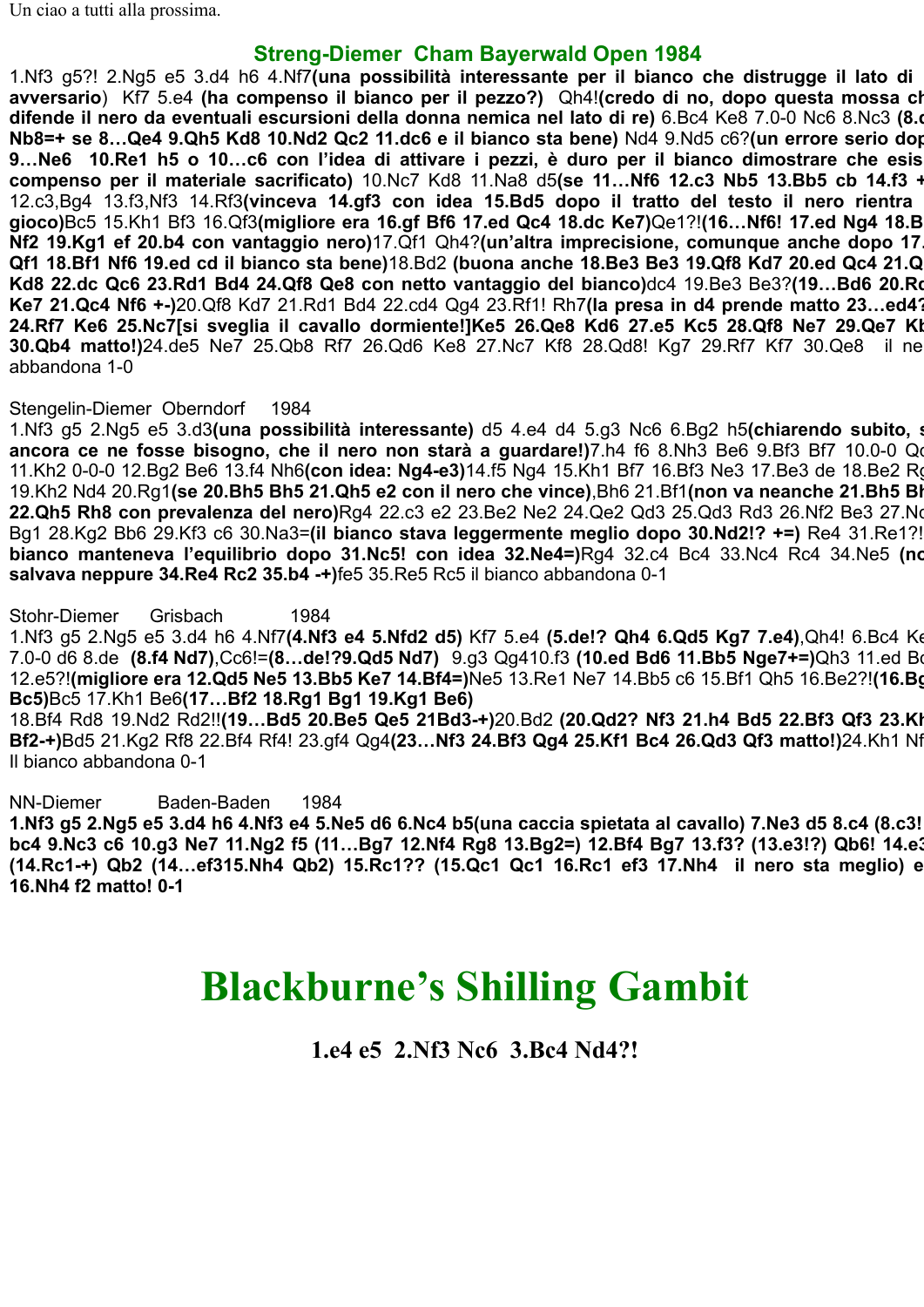

## **Chapters:**

- **Introduction**
- · Miscellaneous moves after **4.Nxe5 Qg5**
- · White gets greedy **4.Nxe5 Qg5 5.Nxf7?**
- · White Tries **5.Bxf7+**
- · Tartakower's **5…Kd8!**
- White declines the gambit
- Conclusion

## **Chapter 1**

 I expect most of you have seen the **3.Nd4**-move, and probably remember that **4.Nxe5** is not such a good idea. The purpos of this paper is not to argue that's Black's third move is sound, merely giving some useful lines for beginners and coffeehous players. So if your not going to play this as Black, then there is no reason for you to continue reading.

As for the rest of you, who have nothing better to do, here goes:

The current state of this gambit is as follows: Black gets at least a clear advantage if White accepts the gambit pawn, and the opposite is the case if White declines the gambit…hence the "?!"-mark. This is why this opening is considered more of a tra than a gambit.

 I've got hold of 292 games (not counting my own). Black won 45% of these! The problem is that the gambit seems to be declined in 77% of the games, in these games black has an uneasy game. In the Accepted lines however White won 80%, bu after reading this, your score should be 100%!

Another problem with this gambit is that it's usually employed by weak players, so it's hard to find any interesting games to base any analyses on.

I would like to comment on one other thing, the numerous names of this gambit:

- "Oh My God!-Trap" G. Burgess gives this funny name his "The Mammoth Book of Chess". Black should burst out "O my god! You can take my pawn!" after his third move, and then hope for the best.
- · "*Blackburn-Schilling Gambit*"This seems to be the accepted name of the Gambit. In some books, this name refers to th entire seven-move mate. One gets the impression that the origin of this gambit is from a game between B. and S. Where S. played it on the Great B.
- · "*Blackburn Schilling Gambit*" Maybe both B. and S. worked on this Gambit?
- · "*Schilling Gambit*" Or maybe S. is the inventor?
- · "*Schilling-Kostic Gambit*" What happened to B.?
- · "*Shilling Gambit*" How does one spell S. again?

By now you probably think: "Oh my god, this entire Gambit is just a pile of BS", …and your probably right. Anyway the correct name of this Gambit (IMHO) should be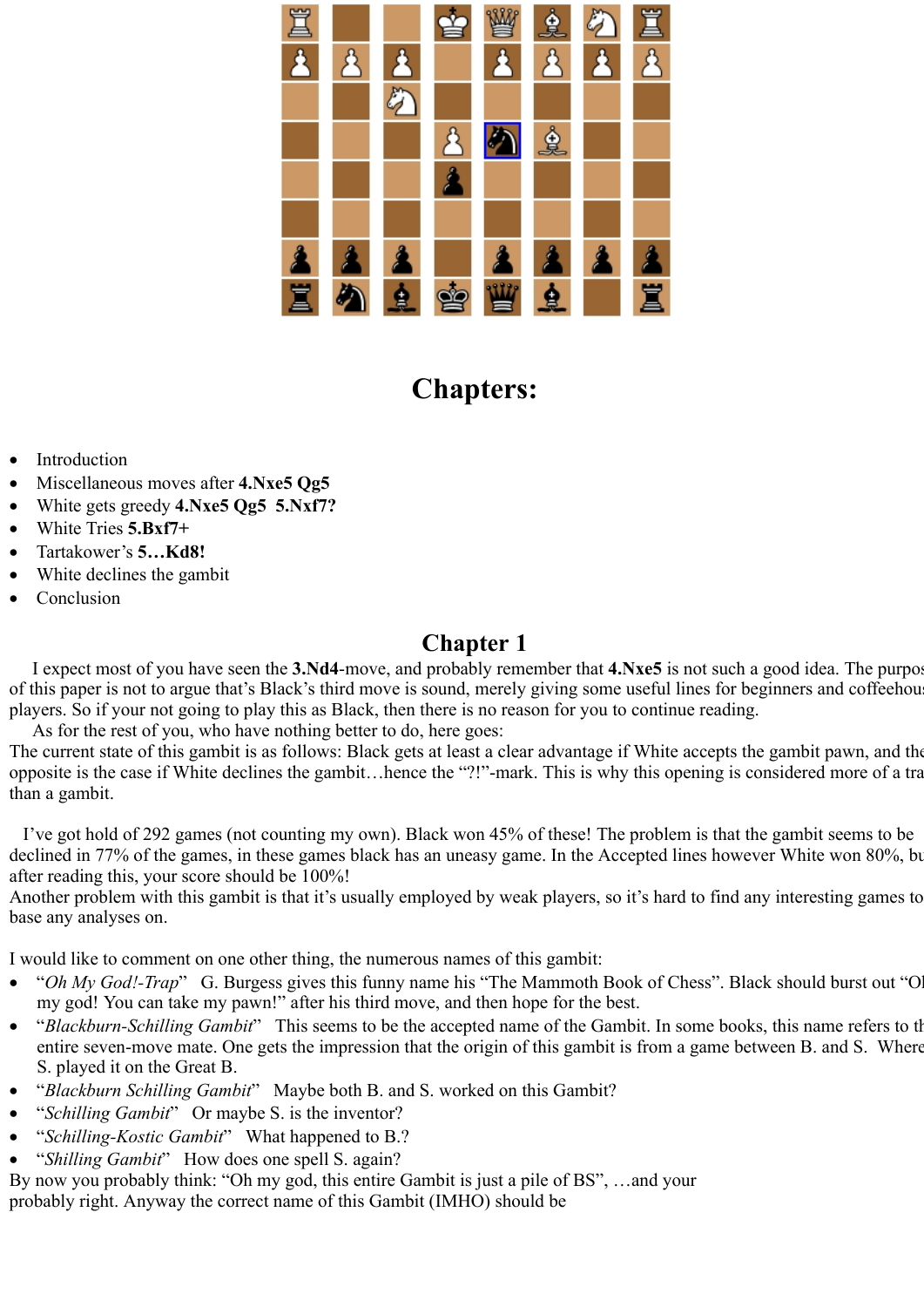· **"***Blackburne's Shilling Gambit***"** The inventor of Black's strange third move was Joseph Henry Blackburne (1941- 1924), who used to trap café visitors with this line for a shilling a stake.

## **Chapter 2**

After **4.Nxe5 Qg5**, White has tried (with no success):

- · **5.c3** Qxg2 6.Rf1 Qxe4+ 7.Be2 Nc2+ 0-1 *Kozelek, K Holzmann, H. Germany. 1929*.
	- · **5.Nd3??** Qxg2 6.Rf1 Qxe4+ 7.Qe2 Qxe2# *Choate, E.-Moceri, P. Detroit. 1994.*
- · **5.Ng4 d5!**

A) **6.Be2** Nxe2 7.Qxe2 Bxg4 8.f3 Bd7 9.ed+ Qe7 with a clear advantage to Black *Pirinen-Aarnio. Finland. 1993.* B) **6.Bxd5** Qxg4 7.Qxg4 Bxg4 8.Bb3 Be7 with a clear advantage to Black *Leite, C.- Benaissa, I. Bratislava WchJW-U10. 1993.* 

C) **6.h3** dc -+ *Vaupotic, M.-Samaganova, A. Szeged. 1994.*

D) **6.d3** Qxg4 -+ *Boyer, M.-,Moceri, P. East Lansing. 1993.*

## **Chapter 3**

Here is what might happen if White gets greedy, with **4.Nxe5 Qg5 5.Nxf7? Qxg2!**:

- · **6.d3** Qxh1+ 7.Kd2 Qg2 8.Nxh8 Qxf2+ 1- 0 *Kozelek, K.-Holzmann, H. Germany. 1929.*
- · **6.Nxh8** Qxh1+ 7.Bf1 Qxe4+ 8.Be2 d5 9.d3 Nf3+ 10.Kf1 Bh3# *Mueller, D-Pieper, S. Eppingen. 1988.*
- · **6.Rf1** Qxe4+ 7.Be2 Nf3# This is the famous mate, witch many players have fallen for, the first known game is: *Mühloc Kostitsch. Cologne. 1912.*
- · **6.Nd6+** (a rather desperate move) 6…Bxd6 7.Qh5+ g6 8.Bf7+ and now according to Schiller, Black should have playe 8…Kf8 -+, in *Bjerke, S.-Vaideslaver, O. Rimavska Sobota. 1992.*

## **Chapter 4**

After **4.Nxe5 Qg5**, White's best try is **5.Bxf7**, and after **5…Ke7?!** White has

- · **6.f4?** Qxg2 7.Rf1 Qxe4+ 8.Kf2 Qxf4+ 9.Kg2 (9.Kg1? Qxe5) 9…Qe4+ 10.Nf3 Kxf7 11.Nc3 Qc6 -+
- · **6.0-0!** Qxe5 7.Bxg8 Rxg8 8.c3 This seems to be the only way for white to accept this gambit, and after 8…Nc69.d4 Qf6 The position is unclear according to *Schiller*. *Keres* on the other hand seems to think White has adequate compensation. The problem with this line is that there is only one known game (not counting my own) played in this lin *Chandler, G-some schoolboy (11 or 12). Simul. Stockbridge. 1983.* (Need I say more?).

## **Chapter 5**

In Kaissiber 7, *Stefan Bücker* gives some interesting lines from *Tartakower's* "Hypermoderne Schachpartie". It seems like th lines in the previous chapter are irrelevant, because Back can play the simple **5…Kd8!** (after **4.Nxe4 Qg5 5.Bf7+)**, and get clear advantage:

- · **6.0-0** Qxe5 7.c3 Nc6 8.d4 Qf6 9.Bxg8 Rxg8 10.e5 Qg6
- · **6.Ng4** Nh6! 7.c3 Nc2+! 8.Qxd2 Qxg4 9.Bc4 Qxg2 10.Rf1 Ng4 11.f3 Ne3!

## **Chapter 6**

 As we have seen in the previous chapters, grabbing the e5 pawn is actually loosing for White! The best, safest and easies way to meet this gambit is by declining it with the simple **4.Nxd4!** (4.0-0 and 4,c3 are also playable) **4…ed**, play might continue with:

- · **5.c3!? dc (5…Bc5?** 6.Bxf7+ Kxf7 7.Qh5+ +-) 6.Nxc3 d6 7.d4 with a slight advantage to White, *Unzicker*
- · **5.0-0** with a clear advantage to white according to *NCO,* play might continue 5…d6 (5…Bc5? 6.Bxf7+ Kxf7 7.Qh5+ Kf8  $8.Qxc5+ d6$  9. $Qxd4 + -$ ) 6.f4 Nf6 7.d3 with the plan of playing c3.

Please excuse me for not having time (*Rozzoni's* deadline is to day!) to look into **4.Bxf7+**, although I doubt White has enoug for his piece after 4…Kxf7 5.Nxe5+ Ke6

## **Chapter 7**

Here is a quote from *Schiller* (http://www.chessworks.com/): "The Shilling Gambit (aka Blackburne - Shilling Gambit) i a waste of a pawn. Unlike the Bird Variation of the Spanish Game, Black here gives up a pawn in addition to wasting time